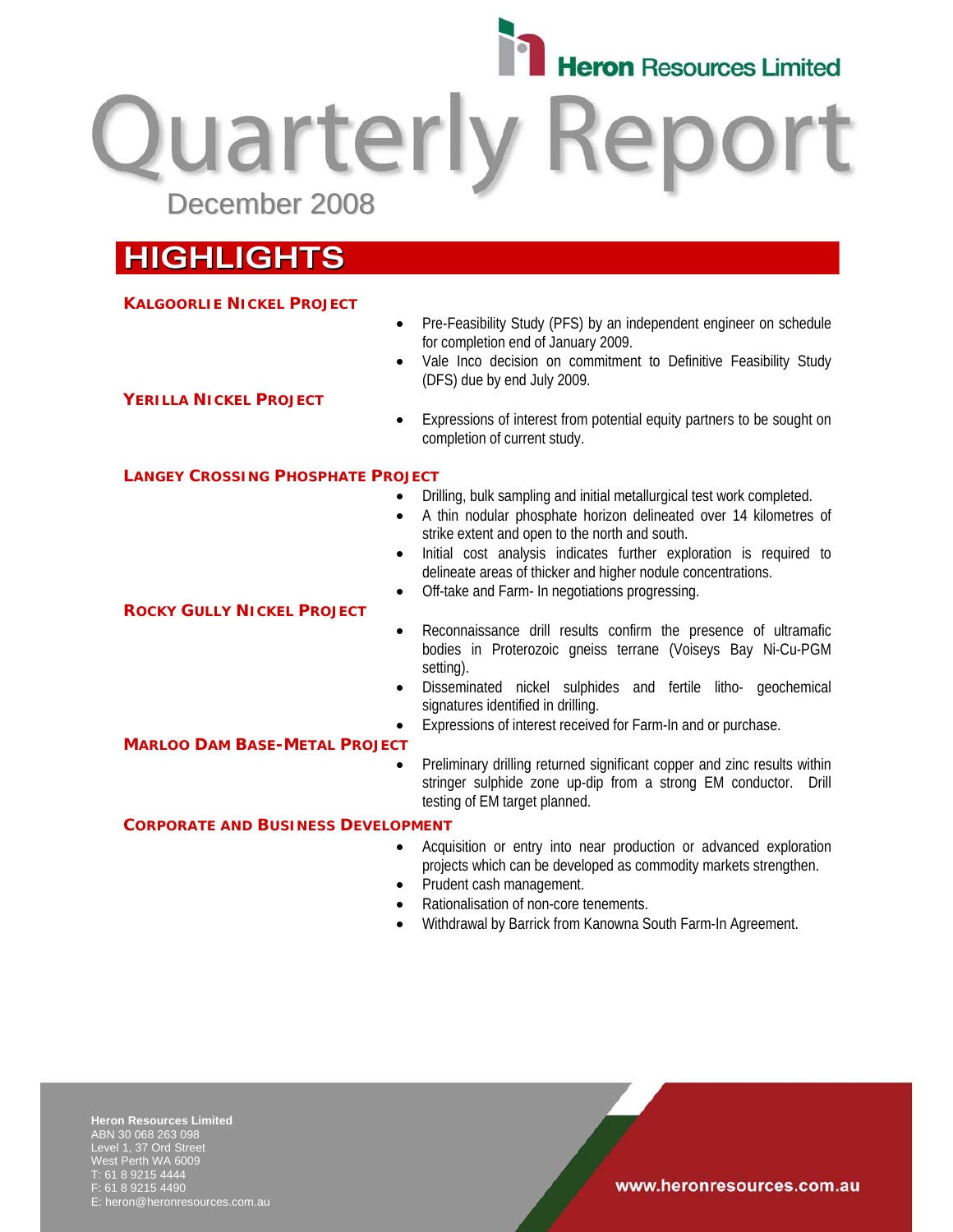# **MARKET COMMENTARY / CORPORATE**

The Company notes the significant drop in the nickel price during the quarter and the poor short term outlook for most commodities. We also note that the response to current poor market conditions by many of the world's major nickel miners has been to reduce production and defer capital expenditure. Heron believes this will assist in raising nickel prices to a more acceptable level in the medium term. Heron's projects are targeting production into the nickel market in 3 to 5 years time and then continuing production for several nickel price cycles. Heron is cautiously optimistic that the nickel price will be such as to allow its projects to be profitable producers when they are ready to be developed, since the project styles and resource base are robust compared to peers.

Heron has a track record of counter cyclical investment. We believe prudent investment developing our existing projects and increased business development across all commodities is the best way to grow and enhance our business. Heron will seek to utilise its strong cash position during the current period of depressed commodity prices to acquire cash flow producing assets or near production assets at attractive prices. We will utilise our relationships with existing and future partners to diversify risk and combine complimentary skill sets and resources.

# **KALGOORLIE NICKEL PROJECT**

## **KALGOORLIE NICKEL PROJECT (KNP) (HERON 100%, VALE INCO, A WHOLLY OWNED SUBSIDIARY OF VALE, EARNING 60%)**



The Kalgoorlie Nickel Project (KNP) is a large long term project based on resources of 908mt grading 0.74% nickel and 0.05% cobalt. The project is managed by Vale Inco a wholly owned subsidiary of Companhia Vale do Rio Doce (Vale Inco), the world's second largest nickel producer. Vale Inco is due to deliver the Pre-Feasibility Study (PFS) report on the 30th of January 2009. Vale Inco then has six months to decide whether or not to proceed to a Definitive Feasibility Study (DFS) which must have been commenced by July 30, 2009. If the KNP Farm In and Joint Venture Agreement (Agreement) is terminated, Vale Inco will have no retained interest in the project.

Under the timelines stipulated in the Agreement, the DFS is scheduled for two years followed by a decision and financing period prior to a decision to mine and construct should the study return a positive result. The construction period may well be in excess of two years followed by project ramp-up. While today's nickel market may influence investment in the DFS, the nickel market will be different when a decision to mine is required. The KNP must be sufficiently robust to continue operations through many nickel price cycles during its long life.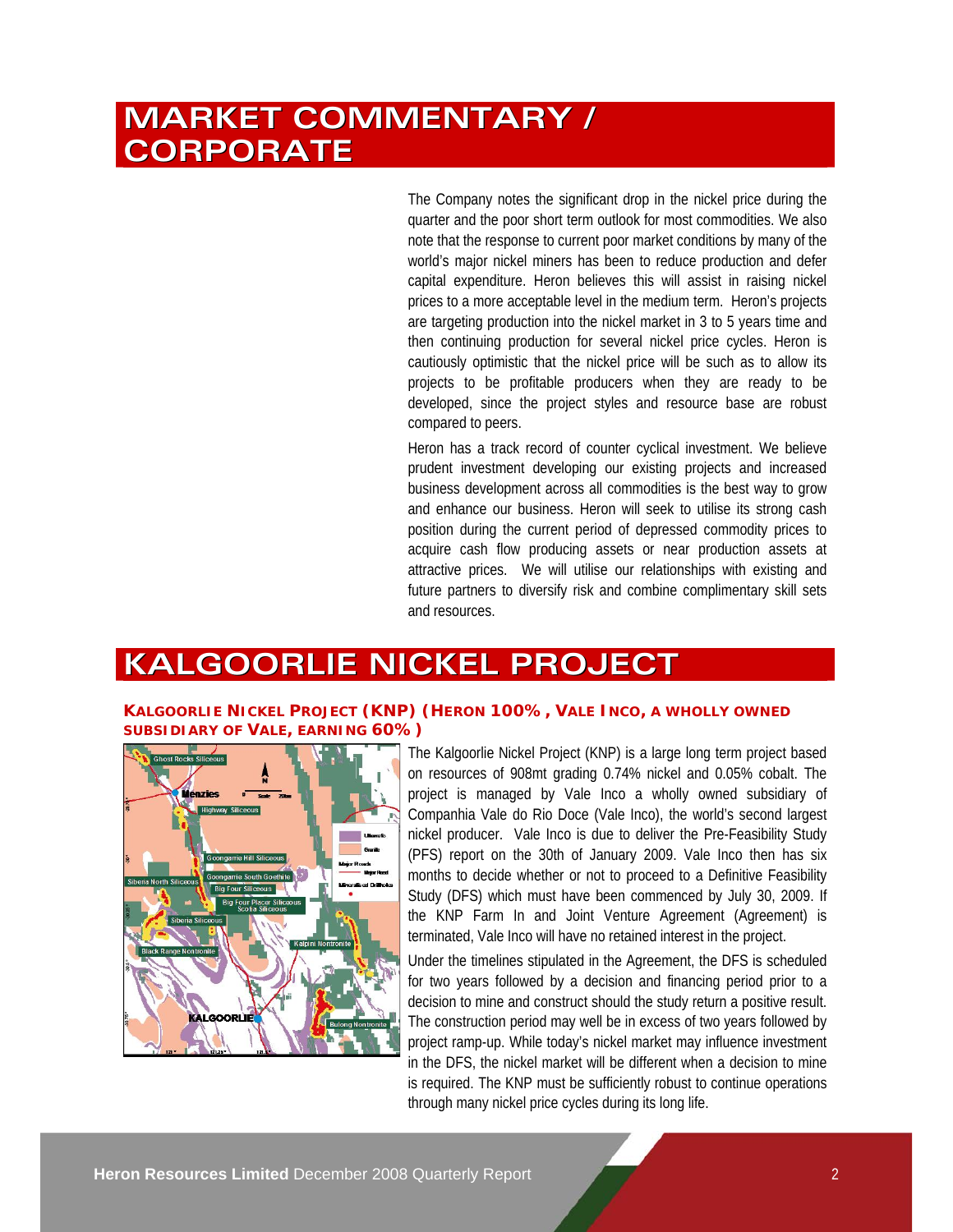**PRE-FEASIBILITY STUDY** Vale Inco is working toward delivering the PFS report on the 30th of January 2009. All test work and external studies are complete, the flow sheet has been selected and design and cost estimation is nearing completion.

The KNP Agreement specifically requires the study to:

- Confirm the mineral resources, select a process flow sheet and the products;
- Perform a preliminary risk analysis and the identification of the key issues, including feedstock supplies, environmental requirements, water quality and availability, and identification of mitigating factors;
- Develop capital and operating cost estimates to the +/- 25% level with a probability of 50% of achieving these costs;
- Recommend additional work required to complete the feasibility study including scope, cost and schedule for the study.

SNC Lavalin, a worldwide engineering house, with experience in nickel laterite projects are undertaking the study on behalf of Vale Inco and preparing the report.

Vale Inco has spent A\$24m on the PFS to date.

**METALLURGICAL TEST WORK** All metallurgical test work is complete and has been included in the PFS.

> Vale Inco has selected High Pressure Acid Leach (HPAL) flow sheet with prior ore beneficiation. Alternative flow sheets were considered, however after data analysis of metallurgical test work, the HPAL flow sheet was chosen as the preferred technology since it provided the lowest acid consumption, higher nickel recovery and the ability to treat the widest range of ore types.

> Vale Inco studied the beneficiation characteristics of the ore from the Highway, Goongarrie Hill, Goongarrie South and Siberia North deposits based on Vale Inco's material type classifications. Equations to estimate upgrade ratios and mass recovery of leachable product were developed and applied to the resource model. Engineering and mining studies have looked at a range of options and schedules for the four deposits that Vale Inco selected to study in detail. There are 14 resource areas identified within the KNP and further work on the remaining resources to incorporate them into the overall project is required.

**ENVIRONMENT** Environmental and infrastructure studies were completed and reported during the quarter. Golders assisted Vale Inco with the environmental study and URS completed the infrastructure study.

> Further Heritage surveys were completed over the tenements and reported during the quarter. This provided an opportunity for further discussions with local indigenous stakeholders.

> The drill hole rehabilitation program progressed well during the quarter as required under the program of works approved by the Department of Industry and Resources.

*.* 

#### **FLOW SHEET**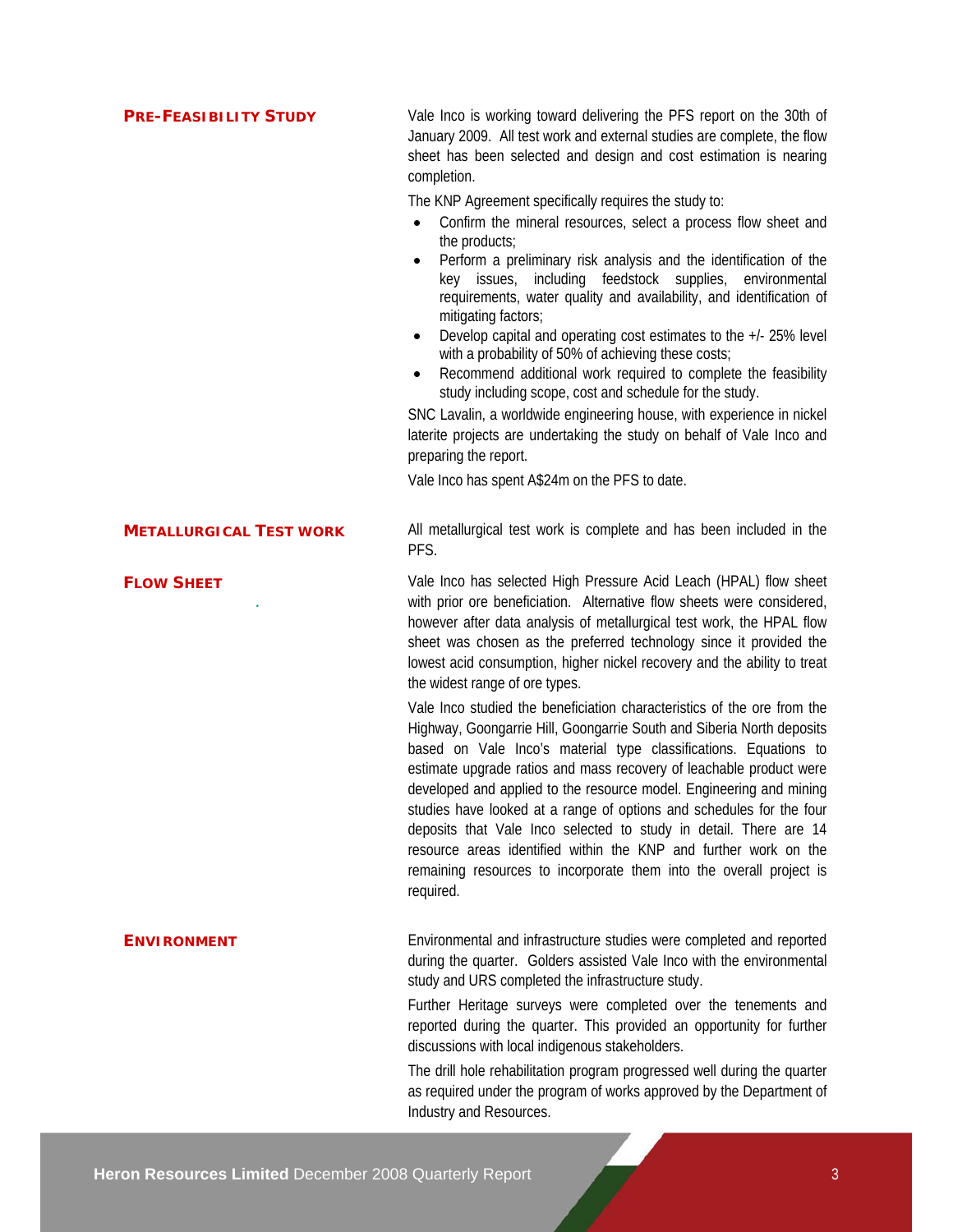# **KPI BREAKDOWN AS AT 31 DECEMBER 2008**

|                                                                     |              | Area           |                  |                |                          |                |                |                 |
|---------------------------------------------------------------------|--------------|----------------|------------------|----------------|--------------------------|----------------|----------------|-----------------|
| <b>Activity</b>                                                     | <b>Units</b> | Highway        | <b>Goon Hill</b> | Goon<br>South  | Kalpini                  | <b>Bulong</b>  | Siberia        | <b>Total</b>    |
| <b>RC</b> Drilling                                                  | metres       | 11,691         | 13,265           | 12,219         | 13,696                   | 2,195          | 16,030         | 69,096          |
| Samples logged &<br>dispatched for Assay<br>Short Range Variability | samples      | 11,095         | 13,377           | 10,186         | 14,302                   | 2,306          | 14,720         | 65,986          |
| Drilling                                                            | metres       | 2,137          | 2,239            | 1,359          | 896                      | $\overline{a}$ | 1,246          | 7,877           |
| Samples dispatched for<br>Short Range Variability                   | samples      | 2,220          | 1,168            | 1,424          | 943                      | ä,             | 1,322          | 7,077           |
| <b>Resistivity Tests</b><br>Completed                               | Km           | 18             | 28               | 25             |                          |                |                | 71              |
| Sonic Drilling                                                      | metres       | 571            | 399              | 602            | 314                      | ٠              |                | 1,886           |
| Twin Holes Drilling                                                 | metres       | 537            | 446              | 374            | 376                      | $\overline{a}$ | 388            | 2,121           |
| Drilling for Pilot Plant<br>sample                                  | metres       | $\overline{a}$ | $\blacksquare$   | 349            | $\overline{\phantom{a}}$ | ٠              |                | 349             |
| Samples selected for<br>Metallurgical tests                         | samples      | 17             | 10               | 5              | 20                       | $\overline{7}$ |                | 59              |
| Samples selection for<br>Beneficiation<br>Optimisation              | kg           | 800            | $\blacksquare$   | $\overline{a}$ | 800                      | $\overline{a}$ | $\overline{a}$ | 1.600           |
| Sonic drilling for<br><b>Beneficiation Variability</b>              | metres       | 418            | 81               | 387            | L.                       |                | 661            | 1,547           |
| Samples selected for<br>beneficiation variability<br>test           | samples      | 58             | 72               | 75             |                          |                | 100            | 305             |
| <b>Beneficiation Variability</b><br>completed                       | samples      | 58             | 72               | 75             |                          |                | 100            | 305             |
| <b>Batch samples</b><br>benefication at AMMTEC                      | samples      | 17             | 10               | 5              | 20                       | $\overline{7}$ |                | 59              |
| <b>HPAL Tests Completed</b>                                         | samples      | 14             | 10               | 5              | 20                       | $\overline{7}$ | $\blacksquare$ | 56              |
| Atmospheric Leaching<br>Completed                                   | samples      | 17             | 10               | 5              | 20                       | 0              |                | 52              |
| No Column Leaching<br>Completed                                     | columns      | 17             | 10               | 5              | 20                       | $\overline{7}$ |                | 59              |
| Kinetic Column<br>Completed                                         | columns      |                | $\overline{4}$   | $\overline{a}$ | 4                        | 4              |                | 12 <sup>°</sup> |
| <b>HPAL Variability</b><br>Completed                                | columns      | 20             | 20               | 18             |                          |                | 21             | 79              |
|                                                                     |              |                |                  |                |                          |                |                |                 |

|                                   |              | Area                  |                          |               |                          |                          |                          |       |
|-----------------------------------|--------------|-----------------------|--------------------------|---------------|--------------------------|--------------------------|--------------------------|-------|
| <b>Activity</b>                   | <b>Units</b> | Ghost<br><b>Rocks</b> | Cane<br>Grass            | Comet<br>Vale | Windanya                 | Goon<br>East             | <b>Frances</b><br>Lesley | Total |
| Outer Area RC Drilling            | metres       | .696                  | $\overline{\phantom{a}}$ |               | 784                      | $\overline{\phantom{a}}$ |                          | 2,480 |
| <b>Water Exploration Drilling</b> | metres       | 741                   | 377                      | 511           | $\overline{\phantom{0}}$ | 574                      |                          | 2,203 |
| Samples submitted for<br>analysis | samples      | 1,483                 | 0                        |               | 772                      | 83                       |                          | 2,338 |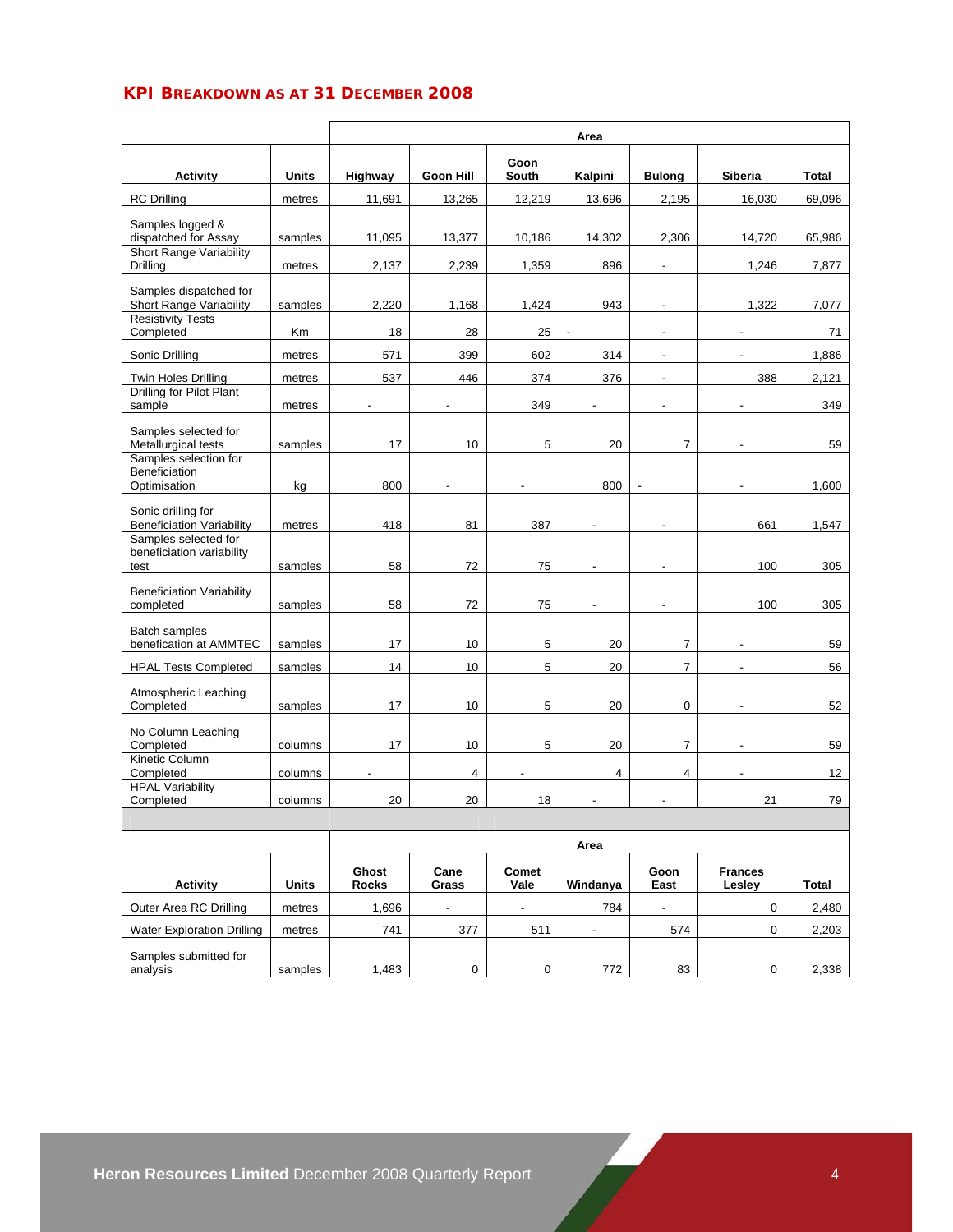# **YERILLA NICKEL PROJECT**

### **FURTHER WORK**



Heron continued to build further understanding of the metallurgical material types in the Yerilla project areas based on multi-element geochemical data from X-ray fluorescence (XRF) analysis and detailed mineralogy data from X-ray diffraction (XRD) analysis and reflectance spectrometry. In particular, a new relationship between the geochemistry and mineralogy was identified enhancing the ability to predict material types and likely mineralogy based on multi-element geochemical data.

Previously collected core from sonic drilling at the Jump-up Dam and Boyce Creek deposits is being geologically logged and sampled in preparation for additional metallurgical test work should the project proceed to a prefeasibility study. In addition, bulk density measurements are being conducted on core samples from the Boyce Creek deposit for use in future resource estimation work.

**CALCRETE RESOURCE** The presence of calcrete mineralisation suitable for acid neutralisation at the Jump-up Dam deposit was assessed in the scoping study. Additional sources of calcrete in six target areas within 25km of Jumpup Dam were tested with grid based reverse circulation drilling in July and August 2008, comprising 460 shallow holes (6m) for a total of 2,760m drilled. Preliminary modelling of the resultant data indicates that the new areas together with the initial tested area (Jump-up Dam) may contain sufficient calcrete suitable for acid neutralisation over approximately 15 years of the proposed 20 year mine life for the Yerilla Project. However, additional drilling and neutralisation activity testing is required to enable calculation of JORC compliant mineral resources and confirm the material from each of the source areas has neutralisation properties suitable for use in ore processing.

> Resource estimation confirmed the assumption that there is locally available calcrete for neutralisation. Depending upon neutralising qualities of this calcrete, which the Company is in the process of testing, it will deliver a considerable reduction in operating costs compared to externally sourced limestone.

> The Company notes the recent collapse in sulphur, steel and shipping costs. While these have a positive impact on the project economics we do not believe these sufficiently outweigh the current depressed nickel prices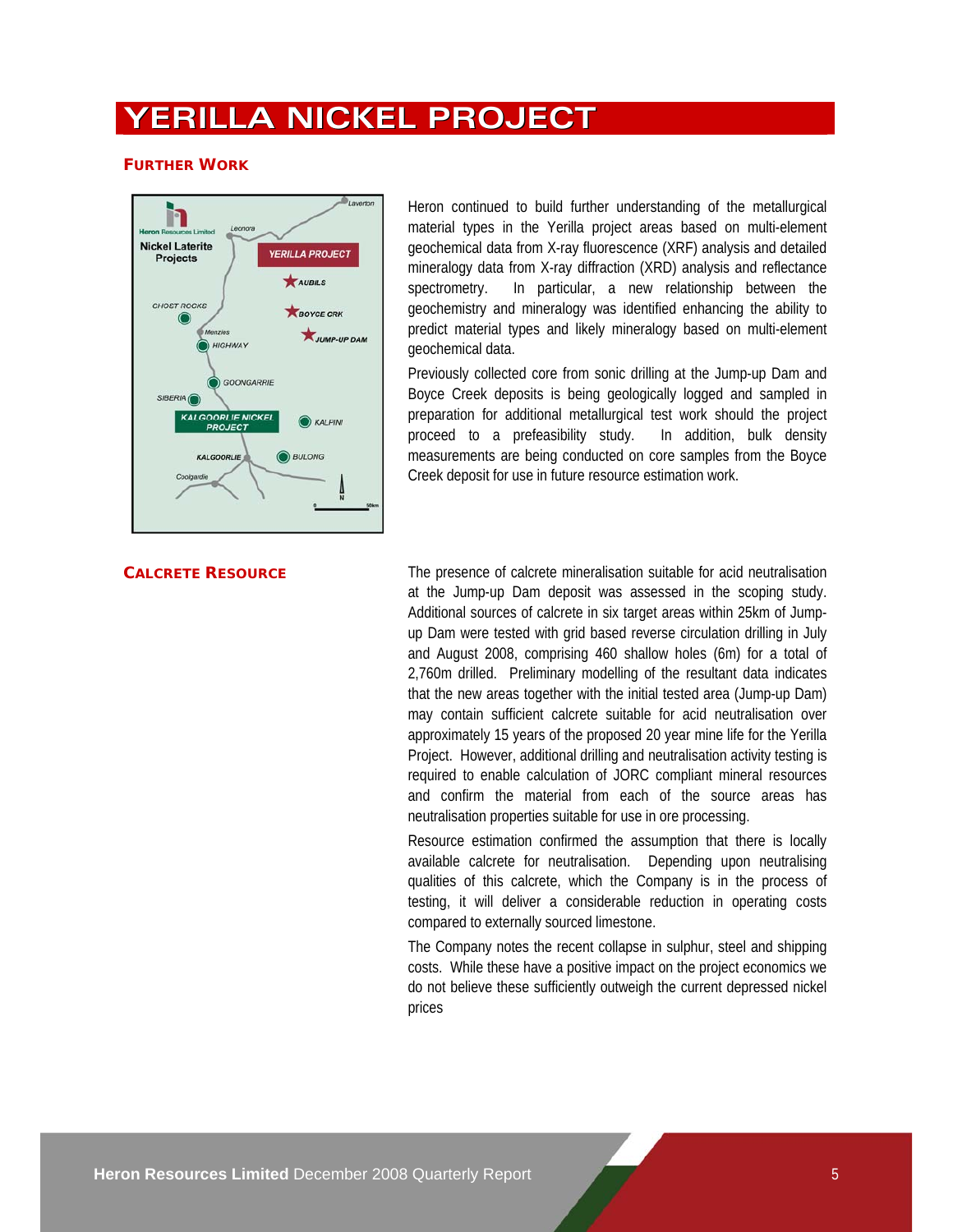# **LANGEY CROSSING PHOSPHATE PROJECT**

### **INTRODUCTION**





*Langey Costean Excavation* 

The Company completed a reconnaissance drilling and costeaning program during the quarter at its 100% owned Langey Phosphate project located some 40km south of Derby, Western Australia.

Grid based reverse circulation drilling was completed in late October with a total of 151 holes for 2,263m being drilled. The drilling program has delineated the phosphate horizon over some 14 kilometres of strike north and south of the Great Northern Highway. Eight shallow costeans were also dug with a small excavator on the eastern side of the occurrence where the phosphate horizon comes to within one metre of the surface.

The results indicate that a thin horizon of phosphatic nodules is present at the base of the glauconitic Jarlemai Formation over the tested strike length of 14 kilometres. Phosphate grades for the nodular horizon over the 0.5 metre sample interval averaged approximately 4.2%  $P_2O_5$ . The phosphate nodules themselves have an average grade of approximately 21%  $P_2O_5$ , indicating that the target horizon contains about 20% nodules by weight. This calculated average nodule concentration is supported by mapping in the costeans, although there were indications that the nodule horizon is thicker and better developed in the northern part of the area.

The horizon comes to within a metre of the surface on the eastern side and then gently dips to the west for a distance of over one kilometre. The phosphate horizon consists of both scattered and more packed nodules within an approximately two metre thick host glauconitic unit.

### **METALLURGY AND PRELIMINARY EVALUATION**



**Langey Flotation Testwork** 

As reported last quarter preliminary flotation tests on the phosphate nodules have produced a concentrate grading 31% P2O5 with 81% recovery. Further beneficiation testwork was conducted in the current quarter on bulk samples collected from the costeans and included screening and scrubbing tests. Heavy scrubbing with a pebble charge produced the best results, however grades were still relatively low at around 11% P2O5 with 71% recoveries. Preliminary engineering and cost estimation studies were undertaken by the Company's Project Team looking at both a flotation circuit producing a  $32\%$  P<sub>2</sub>O<sub>5</sub> product and simple screening circuit producing an  $11\%$   $P_2O_5$  product.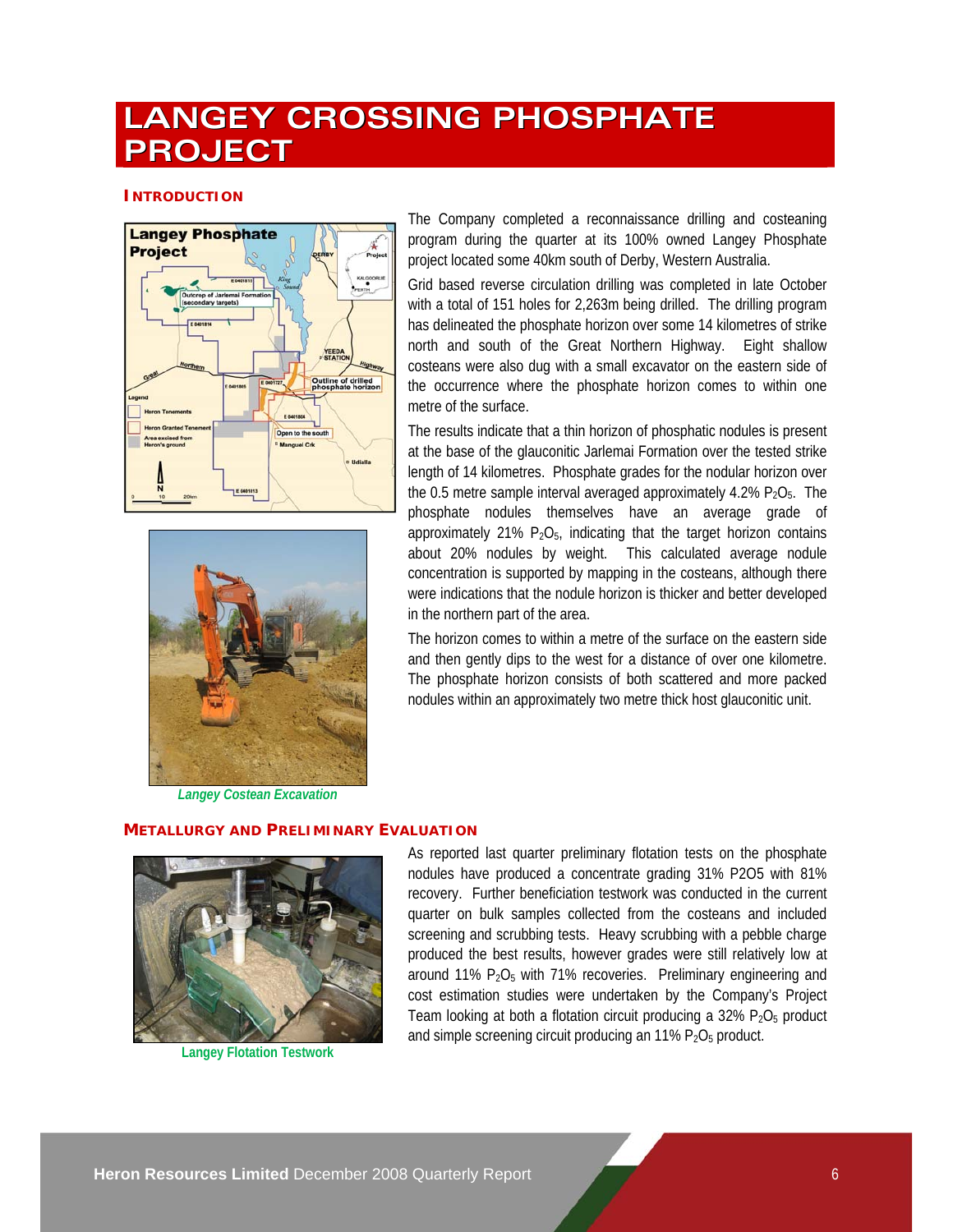The results of these studies indicate that the drilled phosphate mineralisation is currently insufficient in overall size and thickness to be viable in its own right. Therefore, the Company is evaluating the broader region in an effort to find where the unit may become thicker and richer. To this end, the Company is in discussions with various parties who are interested in funding further exploration in the area through Farm-In arrangements.

# **ROCKY GULLY NICKEL SULPHIDE PROJECT**



pending) covering some 1,109km2 of the Proterozoic Albany Fraser Mobile Belt 70km north-west of Albany in south-west Western Australia. The project is prospective for intrusive hosted nickel sulphide mineralisation of the Vosiey's Bay model.

Recent drilling has confirmed nickel, copper and platinum anomalism associated with prospective ultramafic intrusions. The two drill tested bodies are roughly 1.5km<sup>2</sup> in area and contain soil anomalism greater than 1,000ppm nickel and copper anomalism up to 1,000ppm. A total of 27 holes were drilled for 1,341m testing these surface anomalies.

The drilling returned maximum nickel of 0.9% and copper of 0.12%. The south western ultramafic body zone was intersected in six adjacent drill holes over 500m while the north eastern ultramafic body was intersected over one kilometre with two discrete zones of nickel anomalism within it.

The drilling intersected relatively un-deformed, differentiated, ultramafic lithologies within the highly deformed mobile zone adding weight to the interpreted younger intrusive nature of the ultramafics.

While high grade nickel mineralisation was not intersected in the drilling, fine grained disseminated pentlandite, millerite, chalcopyrite and pyrrhotite were identified in the bedrock drill chips. This together with favourable bedrock litho-geochemistry suggests a fertile environment for nickel sulphide mineralisation.

Interpretation of aeromagnetic data suggests the presence of at least a further four ultramafic bodies in the broader area enhancing the prospectivity of this project.

The Company is reviewing options to evaluate these encouraging anomalies and targets and believes there is potential for significant nickel sulphide mineralisation to be discovered in the project.



*Interstitial Pyrrhotite (Po) and Pentlandite (Pn) Sulphides (Field of View = 0.5mm)*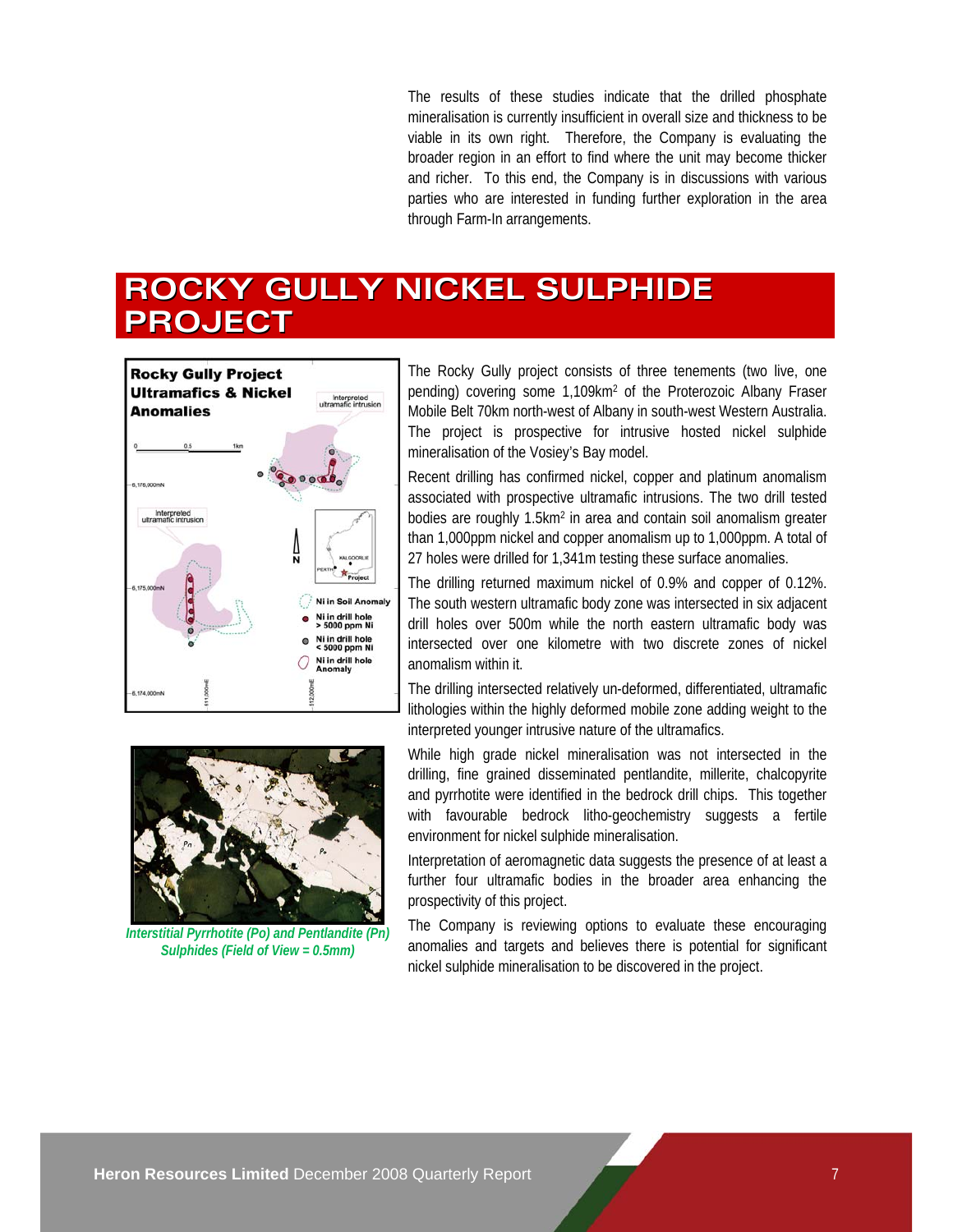# **MARLOO DAM BASE-METAL PROJECT**



*Marloo Dam Location* 



*Marloo Dam Schematic X-Section MDRC06* 

Drilling results have also been received from the Company's wholly owned Marloo Dam project, located 90 kilometres south of Kalgoorlie, Western Australia.

Fourteen reverse circulation holes for 2,108 metres were drilled to test electromagnetic and geochemical targets within a package of mafic, ultramafic and felsic volcanic rocks. The area is being targeted for both nickel sulphide and VMS-Style copper-lead-zinc mineralisation. Previous exploration also returned several interesting gold results on the western side of the project area.

The drilling returned several anomalous base-metal results with the best result coming in hole MDRC06 which intersected 8m grading 0.33% zinc and 0.05% copper from 108m depth within basalt with some 6% iron-sulphides as stringers and disseminations. Follow-up one metre assaying with a portable Niton XRF machine returned 1m at 1.1% zinc from 110m depth. This zone was drilled directly up-dip from a strong moving-loop EM conductor and may represent distal mineralisation associated with a VMS system. Further modelling of the EM conductor is warranted prior to follow-up drill testing. The Company may perform this work itself or it may do so through a Farm-Out or other transaction, having received expressions of interest on the project.

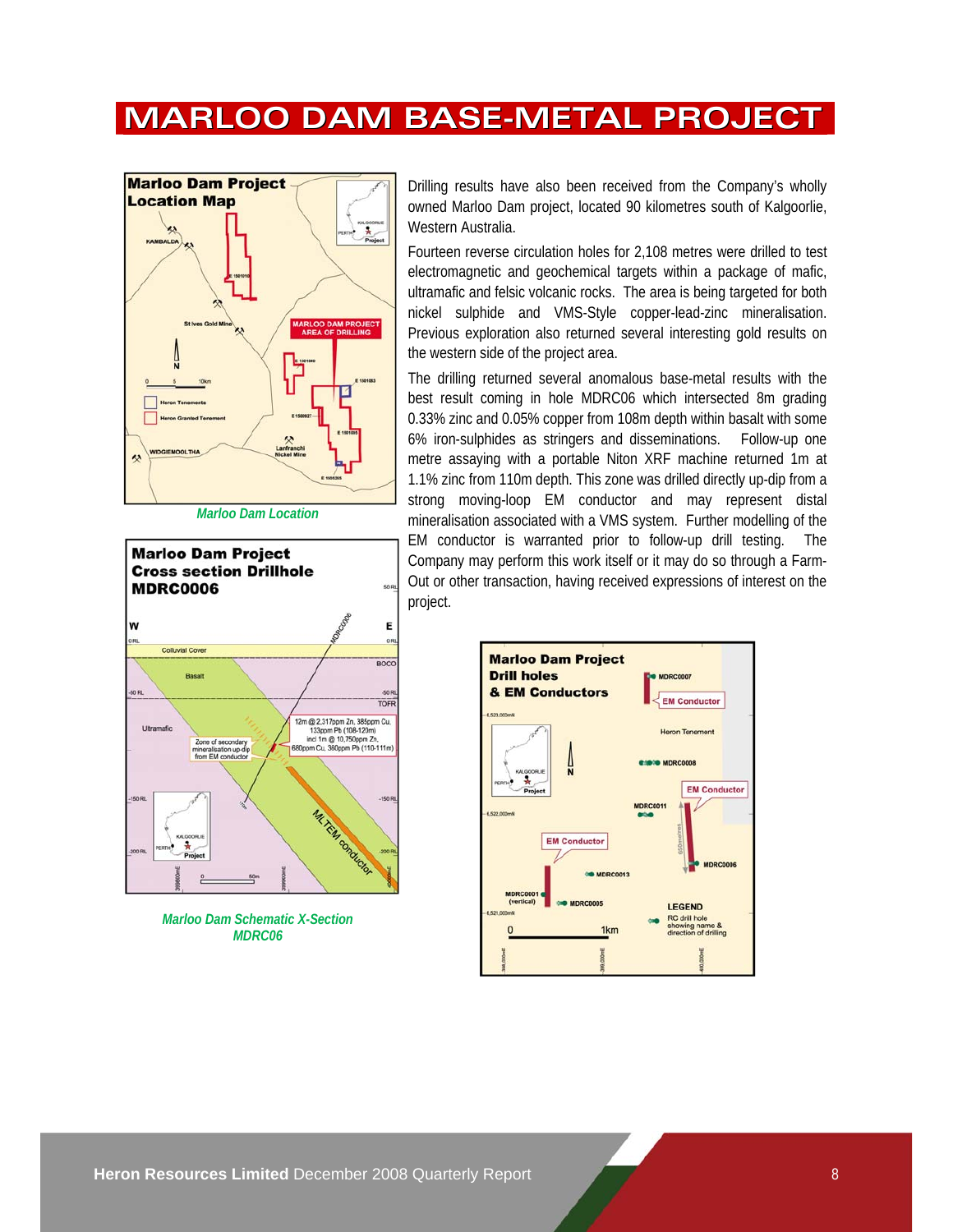# **REGIONAL TENEMENT PACKAGES**

#### **TENEMENT RATIONALISATION**

Outside of the KNP and Yerilla Project areas, the Company holds several tenement packages prospective predominantly for nickelsulphides and gold deposits. In the past quarter there has been a dedicated data review effort to rationalise these packages with several less prospective tenements being relinquished. The Company will now focus on the key remaining tenement areas with a view to either drilling immediate targets or finding a suitable farm-in partner to conduct future exploration.

#### **KANOWNA SOUTH GOLD PROJECT**

Under a Farm-In agreement, Barrick (Kalgoorlie) Limited tested the Company's Kanowna South Project area, located some 3 kilometres south-east of the Kanowna Belle gold-mine. Barrick drilled 3 diamondcore holes for approximately 1200m testing a number of deep structural positions based on their regional assessments. While the holes intersected zones of alteration, no significant gold assays were returned. As a consequence of these negative results Barrick has withdrawn from the Farm-In agreement. The Company acknowledges the good work done by Barrick in this area, and while the results were disappointing it demonstrates how valid targets can be generated and tested in a timely fashion.

#### **JORC Compliance Statements**

N. Math Longworth

**Mathew Longworth Managing Director** 

The information in this report that relates to Mineral Resources is based on information compiled by James Ridley who is a Member of the Australasian Institute of Mining and Metallurgy. James Ridley is a full time employee of Heron Resources Limited and has sufficient experience that is relevant to the style of mineralisation and type of deposit under consideration, and to the resource estimation activities undertaken to qualify as Competent Person as defined in the 2004 Edition of the 'Australasian Code for Reporting of Exploration Results, Mineral Resources and Ore Reserves'. James Ridley consents to the inclusion in this report of the matters based on his information in the form and context that it appears. Note that Mineral Resources that are not Ore Reserves do not have demonstrated viability.

The information in this report that related to Exploration is based on information compiled by David von Perger who is a member of Australasian Institute of Mining and Metallurgy. David von Perger is a full time employee of Heron Resources Limited. David von Perger has sufficient experience that is relevant to the style of mineralisation and type of deposit under consideration, and to the exploration activity that he is undertaking to qualify as Competent Person as defined in the 2004 Edition of the 'Australasian Code for Reporting of Exploration Results, Mineral Resources and Ore Reserves. David von Perger consents to the inclusion in this report of the matters based on his information in the form and context that it appears.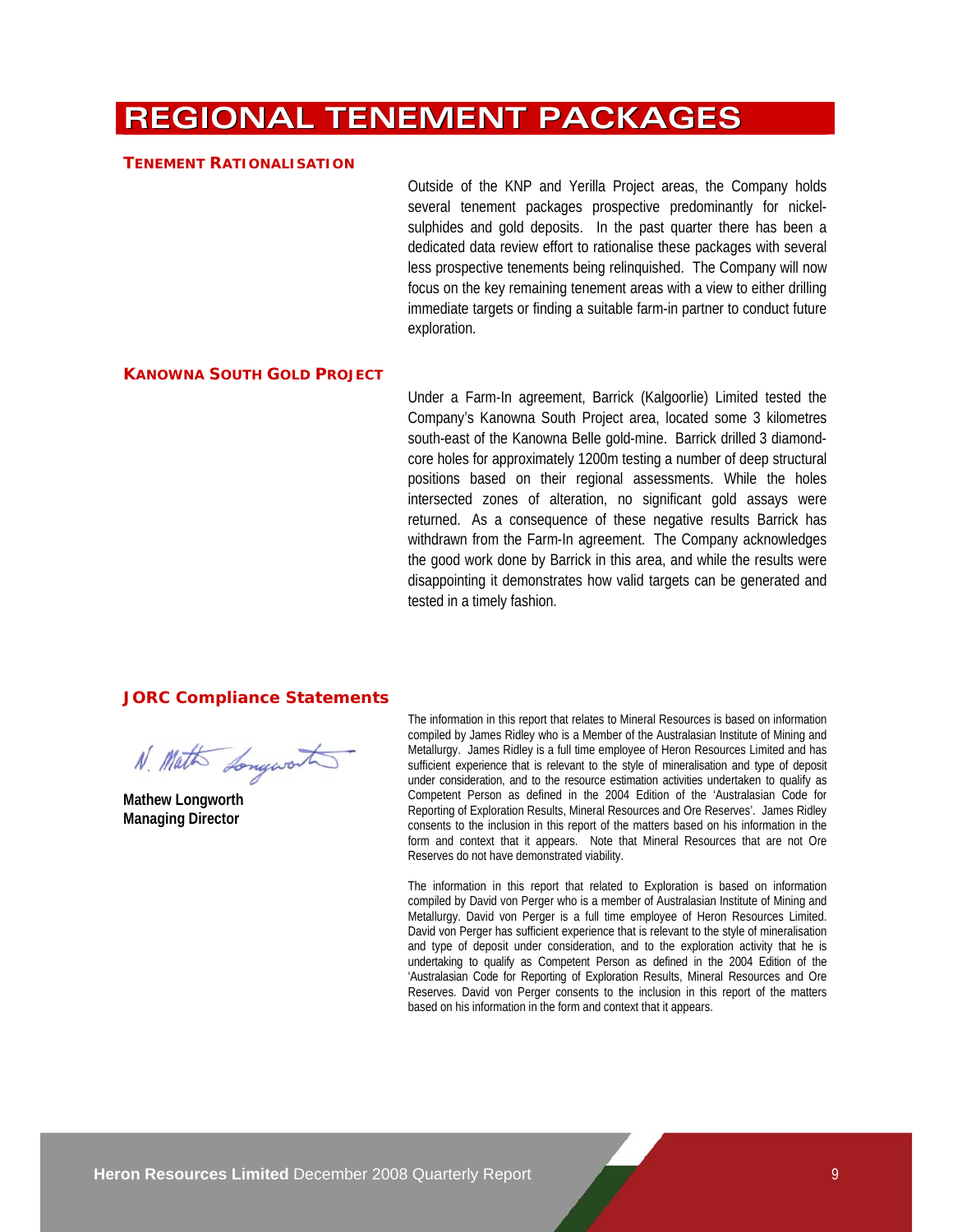# **Appendix 5B**

# **MINING EXPLORATION ENTITY QUARTERLY REPORT**

| Name of entity                                                                                                                      |                                 |                            |  |  |  |  |  |
|-------------------------------------------------------------------------------------------------------------------------------------|---------------------------------|----------------------------|--|--|--|--|--|
| <b>HERON RESOURCES LIMITED</b>                                                                                                      |                                 |                            |  |  |  |  |  |
| ABN                                                                                                                                 | Quarter ended (current quarter) |                            |  |  |  |  |  |
| 30 068 263 098                                                                                                                      | 31 December 2008                |                            |  |  |  |  |  |
| <b>Consolidated statement of cash flows</b>                                                                                         |                                 |                            |  |  |  |  |  |
|                                                                                                                                     |                                 |                            |  |  |  |  |  |
| Cash flows related to operating activities                                                                                          | <b>Current Qtr</b>              | Year to Date<br>(6 months) |  |  |  |  |  |
|                                                                                                                                     | \$A'000                         | \$A'000                    |  |  |  |  |  |
| Receipts from product sales and related debtors<br>1.1<br>1.2<br>Payments for: (a) exploration and evaluation<br>development<br>(b) | (2,525)                         | (4, 162)                   |  |  |  |  |  |
| production<br>(c)<br>administration<br>(d)<br>1.3<br>Dividends received                                                             | (832)                           | (2,002)                    |  |  |  |  |  |
| Interest and other items of similar nature received<br>1.4<br>1.5<br>Interest and other costs of finance paid                       | 633                             | 1,336                      |  |  |  |  |  |
| Income taxes paid<br>1.6<br>Other (provide details if material)-GST<br>1.7                                                          | 6                               | 26                         |  |  |  |  |  |
| <b>Net Operating Cash Flows</b>                                                                                                     | (2,718)                         | (4,802)                    |  |  |  |  |  |
| Cash flows related to investing activities                                                                                          |                                 |                            |  |  |  |  |  |
| Payment for purchases of: (a)<br>1.8<br>prospects<br>equity investment<br>(b)                                                       | (25)                            | (90)                       |  |  |  |  |  |
| other fixed assets<br>(c)<br>Proceeds from sale of:<br>1.9<br>prospects<br>(a)                                                      | (1)                             | (6)                        |  |  |  |  |  |
| equity investment<br>(b)<br>(c)<br>other fixed assets<br>1.10 Loans to other entities                                               | 114                             | 146                        |  |  |  |  |  |
| 1.11 Loans repaid by other entities                                                                                                 |                                 |                            |  |  |  |  |  |
| <b>Net Investing Cash Flows</b>                                                                                                     | 88                              | 50                         |  |  |  |  |  |
| 1.12 Total operating and investing cash flows<br>(carried forward)                                                                  | (2,630)                         | (4, 752)                   |  |  |  |  |  |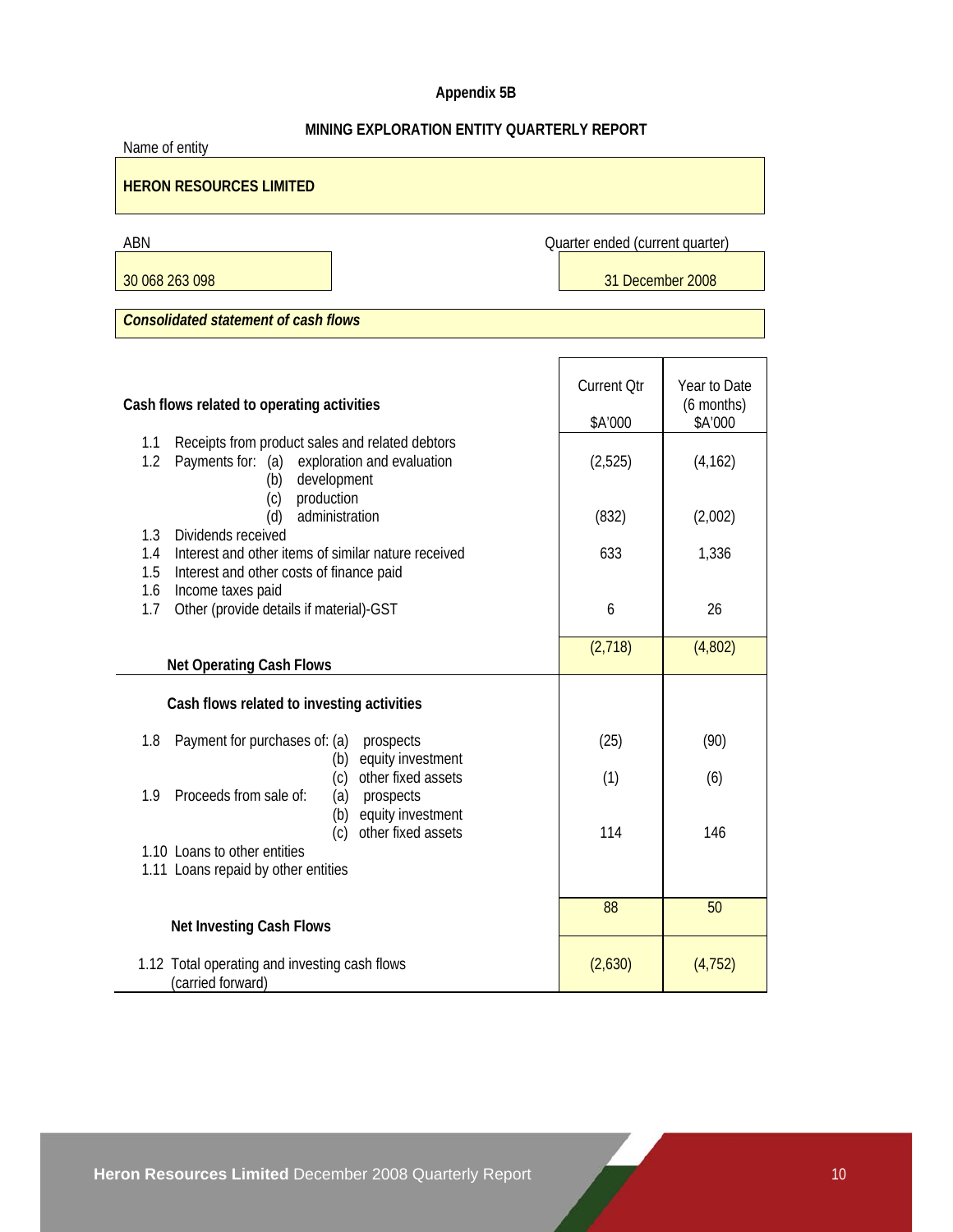| 1.12 Total operating and investing cash flows<br>(brought forward)                                                                                                                                                                           | (2,630) | (4, 752) |
|----------------------------------------------------------------------------------------------------------------------------------------------------------------------------------------------------------------------------------------------|---------|----------|
| Cash flows related to financing activities                                                                                                                                                                                                   |         |          |
| 1.13 Proceeds from the issue of shares, options, etc.<br>1.14 Proceeds from the sale of forfeited shares<br>1.15 Proceeds from borrowings<br>1.16 Repayment of borrowings<br>1.17 Dividends paid<br>1.18 Other (provide details if material) |         |          |
| Net financing cash flows                                                                                                                                                                                                                     |         |          |
| Net increase (decrease) in cash held                                                                                                                                                                                                         | (2,630) | (4, 752) |
| 1.19 Cash at beginning of quarter/year to date<br>1.20 Exchange rate adjustments                                                                                                                                                             | 34,788  | 36,910   |
| 1.21 Cash at end of quarter                                                                                                                                                                                                                  | 32,158  | 32,158   |

 **Payments to directors of the entity and associates of the directors, payments to related entities of the entity and associates of the related entities** 

|                                                                       | <b>Current Qtr</b><br>\$A'000 |
|-----------------------------------------------------------------------|-------------------------------|
| 1.22 Aggregate amount of payments to the parties included in item 1.2 | 300                           |
| 1.23 Aggregate amount of loans to the parties included in item 1.10   |                               |

1.24 Explanation necessary for an understanding of the transactions

 Directors fees, salaries and superannuation (A\$252,568). Provision of office accommodation by director-related entity (A\$46,500). Provision of legal advice by director-related entity (A\$1,248).

#### **Non-cash financing and investing activities**

- 2.1 Details of financing and investing transactions which have had a material effect on consolidated assets and liabilities but did not involve cash flows
- 2.2 Details of outlays made by other entities to establish or increase their share in projects in which the reporting entity has an interest

See attached schedule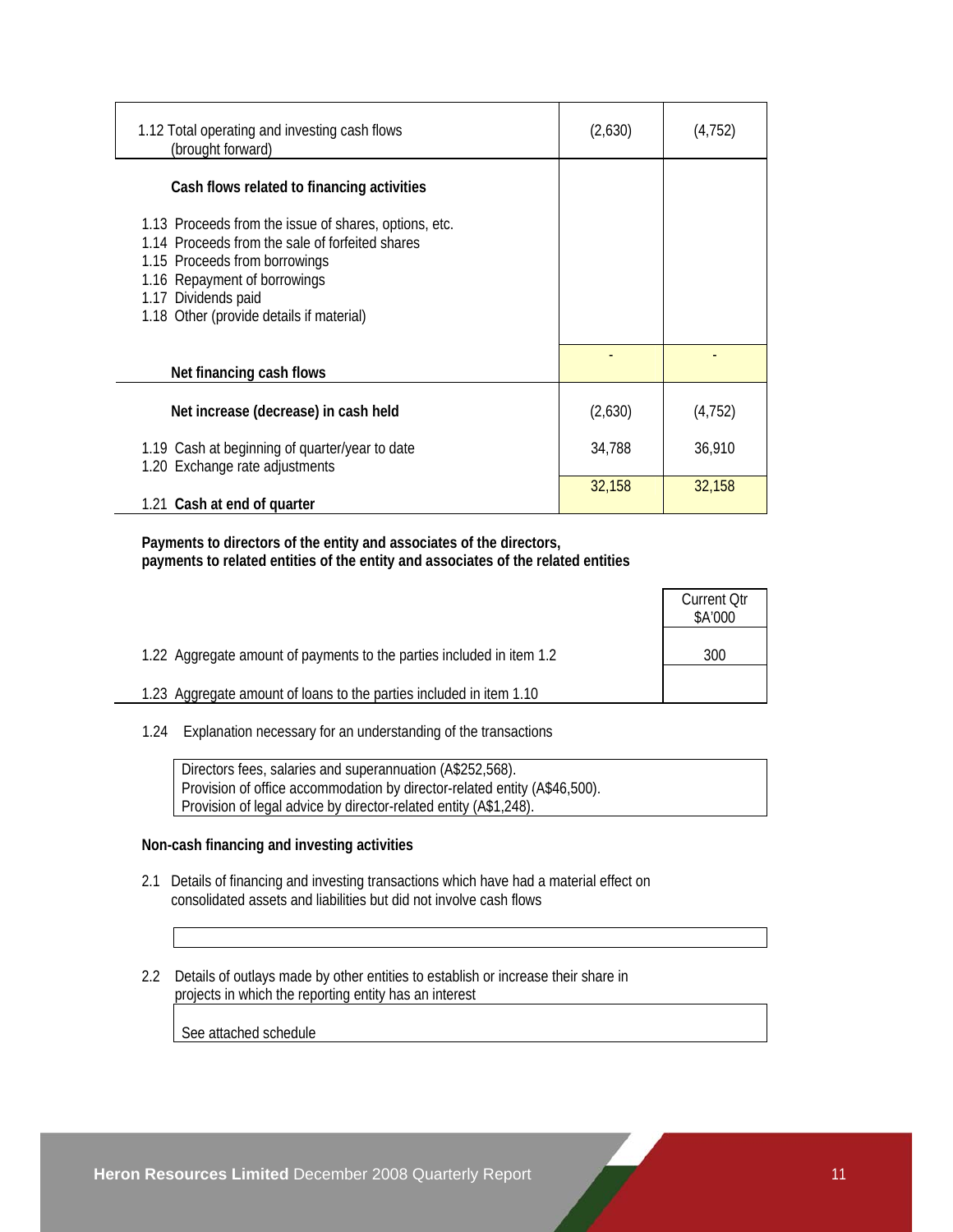### **Financing facilities available**

*Add notes as necessary for an understanding of the position*

|                                 | Amount available<br>\$A'000 | Amount used<br>\$A'000 |
|---------------------------------|-----------------------------|------------------------|
| Loan facilities<br>3.1          |                             |                        |
| 3.2 Credit standby arrangements |                             |                        |

### **Estimated cash outflows for next quarter**

|                                | \$A'000 |
|--------------------------------|---------|
| 4.1 Exploration and evaluation | 1,250   |
| 4.2 Development                |         |
| Total                          | ,250    |

### **Reconciliation of cash**

Reconciliation of cash at the end of the quarter (as shown in the consolidated statement of cash flows) to related items in the accounts as follows.

| related items in the accounts as follows.                                                            | \$A'000         | \$A'000         |
|------------------------------------------------------------------------------------------------------|-----------------|-----------------|
| 5.1 Cash on hand and at bank                                                                         | 94              | 123             |
| 5.2 Deposits at call                                                                                 | 31,415          | 34,020          |
| 5.3 Bank Overdraft                                                                                   |                 |                 |
| 5.4 Other (provide details)<br>Property Rental bond<br>Environmental bonds<br><b>Escrow Accounts</b> | 48<br>531<br>70 | 48<br>530<br>67 |
| Total: cash at end of quarter (Item 1.22)                                                            | 32,158          | 34.788          |

Current Quarter

Previous Quarter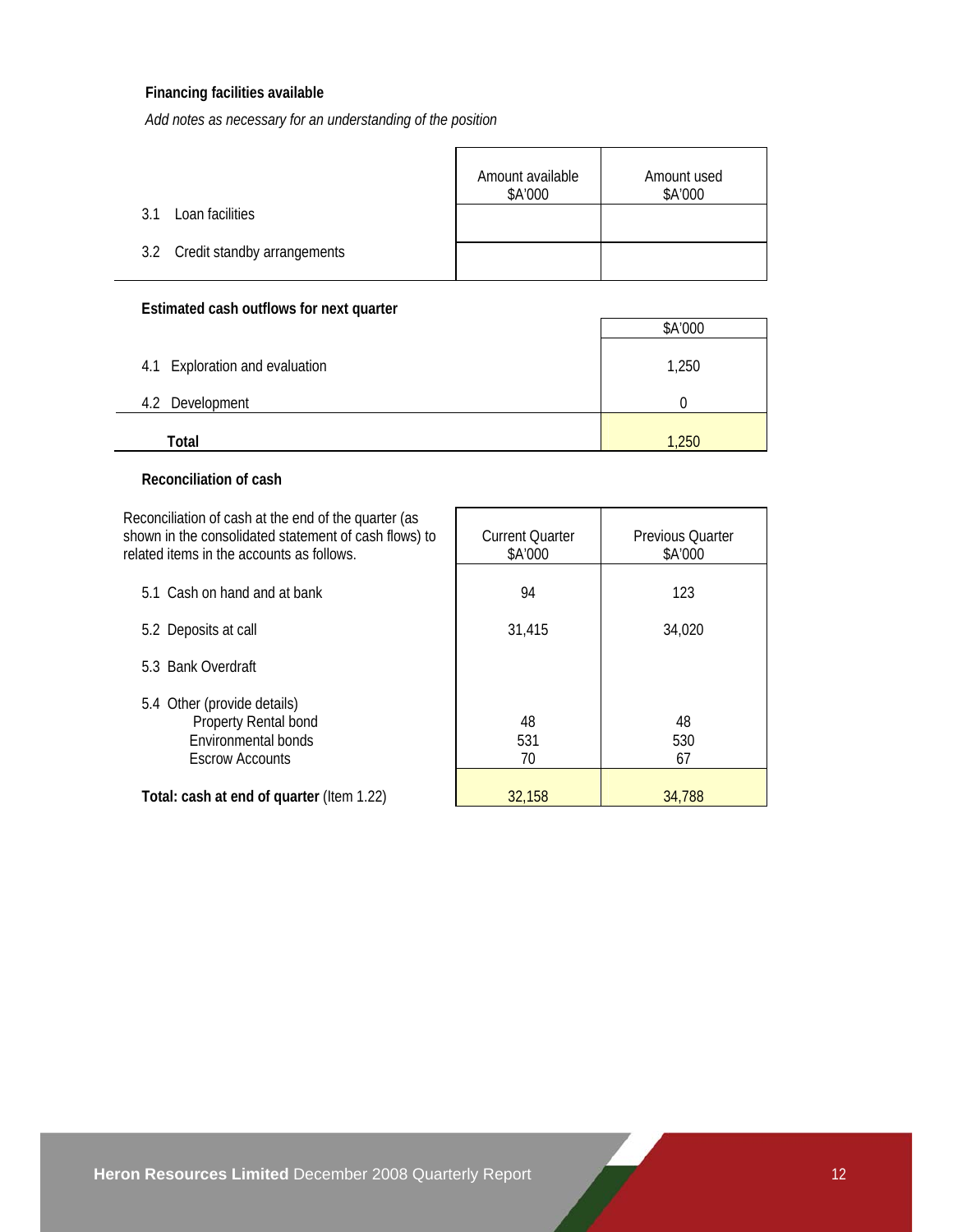### **Changes in interests in mining tenements**

|                                                                            | Tenement<br>reference | Nature of interest<br>(note (2)) | Interest at<br>Begin of<br>Quarter | Interest at<br>End of<br>Quarter |
|----------------------------------------------------------------------------|-----------------------|----------------------------------|------------------------------------|----------------------------------|
| Interests in mining<br>6.1<br>tenements relinquished,<br>reduced or lapsed |                       | See attached<br>schedule         |                                    |                                  |
| Interests in mining<br>6.2<br>tenements acquired or<br>increased           |                       | See attached<br>schedule         |                                    |                                  |

# **Issued and quoted securities at end of current quarter**

 *Description includes rate of interest and any redemption or conversion rights together with prices and dates.* 

|                                                                        | Total<br>number | Number<br>quoted | Issue price per<br>security<br>(see note 3) | Amount paid up<br>per security (see<br>note 3) |
|------------------------------------------------------------------------|-----------------|------------------|---------------------------------------------|------------------------------------------------|
|                                                                        |                 |                  | (3)                                         | (3)                                            |
| 7.1 Preference securities<br>(description)                             |                 |                  |                                             |                                                |
| 7.2 Changes during Quarter<br>Increases through share<br>(a)<br>issues |                 |                  |                                             |                                                |
| Decreases through<br>(b)<br>returns of capital,                        |                 |                  |                                             |                                                |
| buybacks, redemptions                                                  |                 |                  |                                             |                                                |
| Ordinary securities                                                    | 240,938,847     | 240,938,847      |                                             |                                                |
| 7.3 Changes during Quarter *                                           |                 |                  |                                             |                                                |
| (a) Increases through share                                            |                 |                  |                                             |                                                |
| <b>issues</b>                                                          |                 |                  |                                             |                                                |
| Decreases through<br>(b)                                               |                 |                  |                                             |                                                |
| returns of capital,<br>buybacks                                        |                 |                  |                                             |                                                |
| 7.4 Convertible debt securities                                        |                 |                  |                                             |                                                |
| (description)                                                          |                 |                  |                                             |                                                |
| 7.5 Changes during Quarter                                             |                 |                  |                                             |                                                |
| Increases through issues<br>(a)                                        |                 |                  |                                             |                                                |
| Decreases through<br>(b)                                               |                 |                  |                                             |                                                |
| securities matured,                                                    |                 |                  |                                             |                                                |
| converted                                                              |                 |                  |                                             |                                                |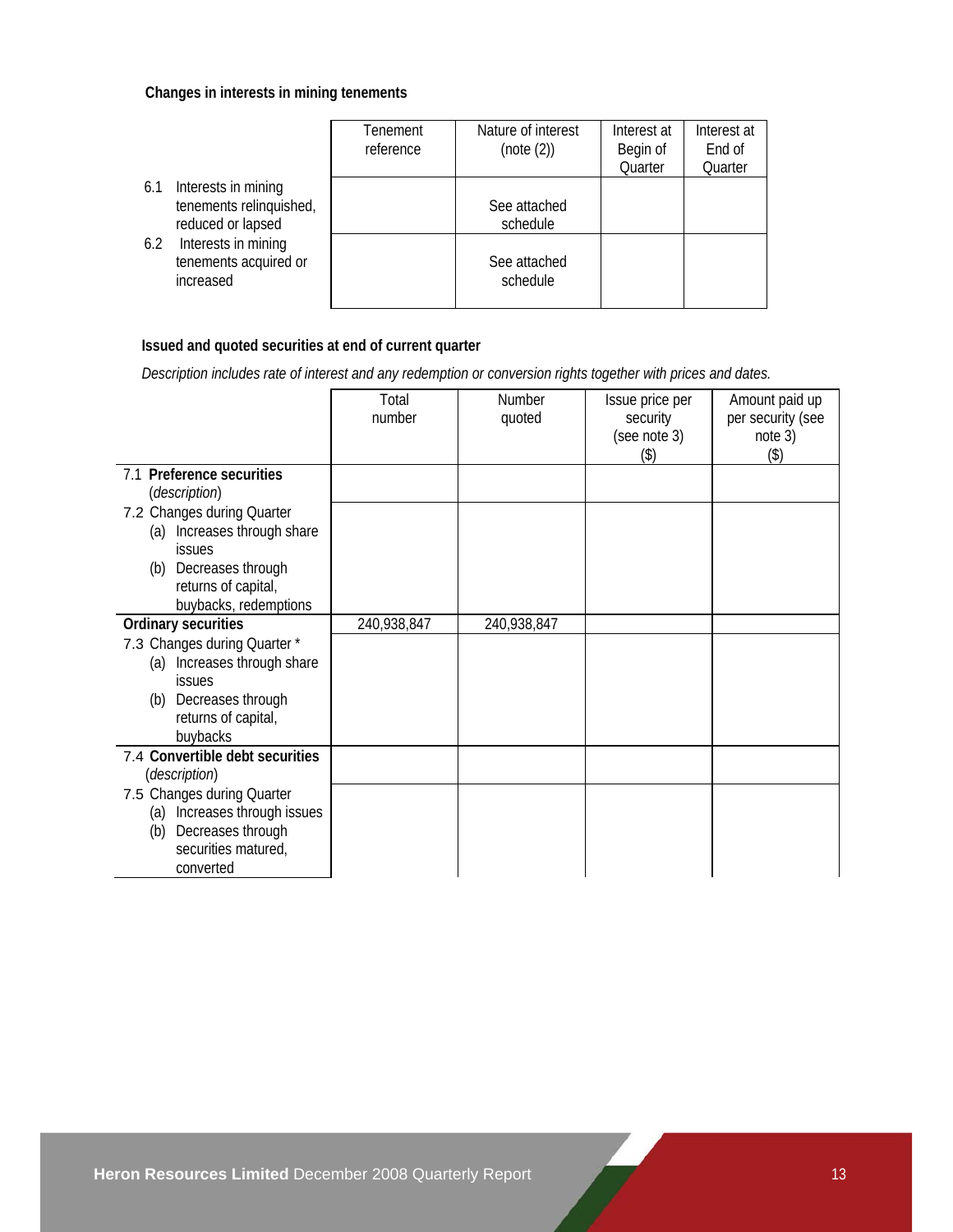| 7.6 Options                      | 250,000    | Nil | <b>Exercise Price</b><br>\$0.5864 | <b>Expiry Date</b><br>30/06/2009 |
|----------------------------------|------------|-----|-----------------------------------|----------------------------------|
| (description and conversion      |            | Nil |                                   | 1/06/2010                        |
| factor)                          | 1,450,000  | Nil | \$0.6864                          |                                  |
|                                  | 5,000,000  | Nil | \$0.6864                          | 7/09/2010<br>1/11/2010           |
|                                  | 1,050,000  |     | \$0.6864                          |                                  |
|                                  | 5,000,000  | Nil | \$0.6864                          | 7/09/2016                        |
|                                  | 2,750,000  | Nil | \$1.4864                          | 31/12/2015                       |
|                                  | 500,000    | Nil | \$0.8864                          | 2/01/2011                        |
|                                  | 250,000    | Nil | \$0.8864                          | 9/01/2011                        |
|                                  | 1,000,000  | Nil | \$0.9864                          | 2/01/2013                        |
|                                  | 1,250,000  | Nil | \$0.9864                          | 9/01/2013                        |
|                                  | 1,000,000  | Nil | \$1.4864                          | 2/01/2013                        |
|                                  | 1,000,000  | Nil | \$1.4864                          | 9/01/2013                        |
|                                  | 500,000    | Nil | \$1.4864                          | 19/03/2013                       |
|                                  | 750,000    | Nil | \$1.9864                          | 19/03/2013                       |
|                                  | 750,000    | Nil | \$2.4864                          | 19/03/2013                       |
|                                  | 100,000    | Nil | \$1.38                            | 30/06/2011                       |
|                                  | 100,000    | Nil | \$1.48                            | 30/06/2011                       |
|                                  | 100,000    | Nil | \$1.54                            | 30/06/2011                       |
|                                  | 1,500,000  | Nil | \$2.00                            | 16/03/2013                       |
|                                  | 1,500,000  | Nil | \$2.50                            | 16/03/2013                       |
|                                  | 1,500,000  | Nil | \$1.00                            | 05/06/2012                       |
|                                  | 3,500,000  | Nil | \$1.50                            | 05/06/2013                       |
|                                  | 7,500,000  | Nil | \$2.00                            | 05/06/2013                       |
|                                  | 12,250,000 | Nil | \$2.50                            | 05/06/2014                       |
|                                  | 100,000    | Nil | \$1.48                            | 02/01/2012                       |
|                                  | 100,000    | Nil | \$1.50                            | 02/01/2012                       |
|                                  | 1,000,000  | Nil | \$2.00                            | 02/01/2012                       |
|                                  | 1,000,000  | Nil | \$2.50                            | 02/01/2012                       |
| 7.7 Issued during Quarter        |            |     |                                   |                                  |
|                                  |            |     |                                   |                                  |
| 7.8 Exercised during Quarter     |            |     |                                   |                                  |
|                                  |            |     |                                   |                                  |
| 7.9 Expired during Quarter       |            |     |                                   |                                  |
|                                  |            |     |                                   |                                  |
| 7.10 Debentures<br>(totals only) |            |     |                                   |                                  |
| 7.11 Unsecured notes             |            |     |                                   |                                  |
| (totals only)                    |            |     |                                   |                                  |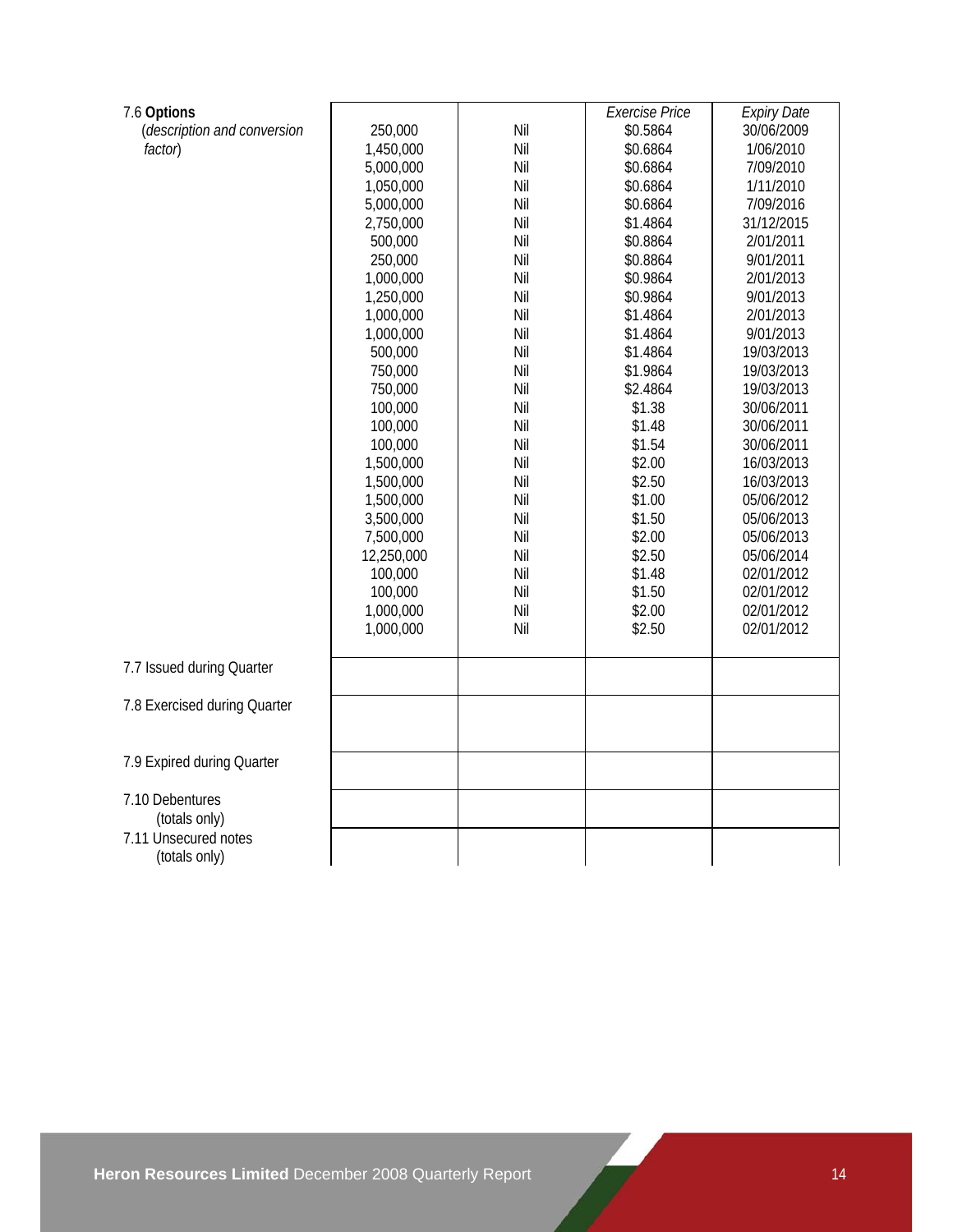#### **Compliance 2.2 Details of outlays made by other entities to establish or increase their share in projects in which the reporting entity has an interest.**

- 1. Vale Inco a subsidiary of Vale may earn a 60% interest in the Kalgoorlie Nickel Project tenements through completing a Feasibility Study and procuring finance to build a nickel laterite mining and processing operation.
- 2. Bronzewing Gold NL (Bronzewing) may earn a 70% interest in precious metals from Heron's King of Creation Project through expending \$250,000 within four years. This agreement has been assigned to A1 Minerals Limited.
- 3. Jackson Gold Limited (Jackson) may earn a 70% interest in gold and silver minerals through expending \$300,000 within four years. Once Jackson earns its equity, Heron may at its sole discretion contribute on a pro-rata basis, or convert to a 20% free-carried equity to the completion of a Bankable Feasibility Study that recommends commencement of mining, or convert to a 2.5% royalty for recovered metal.
- 4. Epsilon Energy Limited may earn an initial 51% interest in Mineral Sands Rights for tenements in the Balladonia area through expenditure of \$150,000 including a minimum of 2,500 metres of drilling in the first year. Thereafter, Heron has the right to contribute or Epsilon can earn up to a 70% interest in the Mineral Sands Rights by expending a further \$250,000 in the following year.

### **6.1 Interests in Mining Tenements transferred, relinquished, reduced or lapsed. (includes tenements that have lapsed and/or expired that may have subsequent Heron tenement in place)**

| <b>Tenement</b> | Nature of Interest       | % Begin Quarter | % End Quarter    |
|-----------------|--------------------------|-----------------|------------------|
| E77/01462       | Registered Holder        | 100             | $\mathbf 0$      |
| E77/01380       | Registered Holder        | 100             | $\boldsymbol{0}$ |
| E77/01381       | Registered Holder        | 100             | 0                |
| E15/00656       | Registered Holder        | 100             | 0                |
| E63/00720       | Registered Holder        | 100             | $\boldsymbol{0}$ |
| E63/00736       | Registered Holder        | 100             | $\theta$         |
| E74/00278       | Registered Holder        | 100             | $\boldsymbol{0}$ |
| E29/00490       | Registered Holder        | 100             | $\mathbf 0$      |
| E30/00353       | Registered Holder        | 100             | $\mathbf 0$      |
| L39/00176       | Registered Holder        | 100             | $\boldsymbol{0}$ |
| L37/00185       | <b>Registered Holder</b> | 100             | $\boldsymbol{0}$ |
| L37/00186       | Registered Holder        | 100             | 0                |
| L37/00187       | <b>Registered Holder</b> | 100             | $\boldsymbol{0}$ |
| L37/00188       | Registered Holder        | 100             | $\theta$         |
| L39/00180       | Registered Holder        | 100             | $\boldsymbol{0}$ |
| L40/00026       | Registered Holder        | 100             | $\boldsymbol{0}$ |
| L31/00055       | Registered Holder        | 100             | $\mathbf 0$      |
| L38/00125       | <b>Registered Holder</b> | 100             | $\mathbf 0$      |
| E36/00596       | Registered Holder        | 100             | $\boldsymbol{0}$ |
| 24638           | Registered Holder        | 100             | $\boldsymbol{0}$ |
| P28/01006       | Registered Holder        | 100             | 0                |
| P29/01827       | Registered Holder        | 100             | 0                |
| P29/01828       | Registered Holder        | 100             | $\mathbf{0}$     |
| P29/01829       | Registered Holder        | 100             | $\mathbf 0$      |
| P29/01830       | Registered Holder        | 100             | $\boldsymbol{0}$ |
| P30/00990       | Registered Holder        | 100             | $\mathbf 0$      |
| P30/00991       | Registered Holder        | 100             | $\boldsymbol{0}$ |
| E28/01522       | Registered Holder        | 100             | $\boldsymbol{0}$ |
| E26/00115       | Registered Holder        | 100             | 0                |
| E31/00579       | Registered Holder        | 100             | $\boldsymbol{0}$ |
| P15/04479       | Registered Holder        | 100             | $\boldsymbol{0}$ |
| E28/01117       | Registered Holder        | 100             | $\mathbf 0$      |
| E28/01225       | Registered Holder        | 100             | $\boldsymbol{0}$ |
| E28/01835       | Registered Holder        | 100             | $\mathbf{0}$     |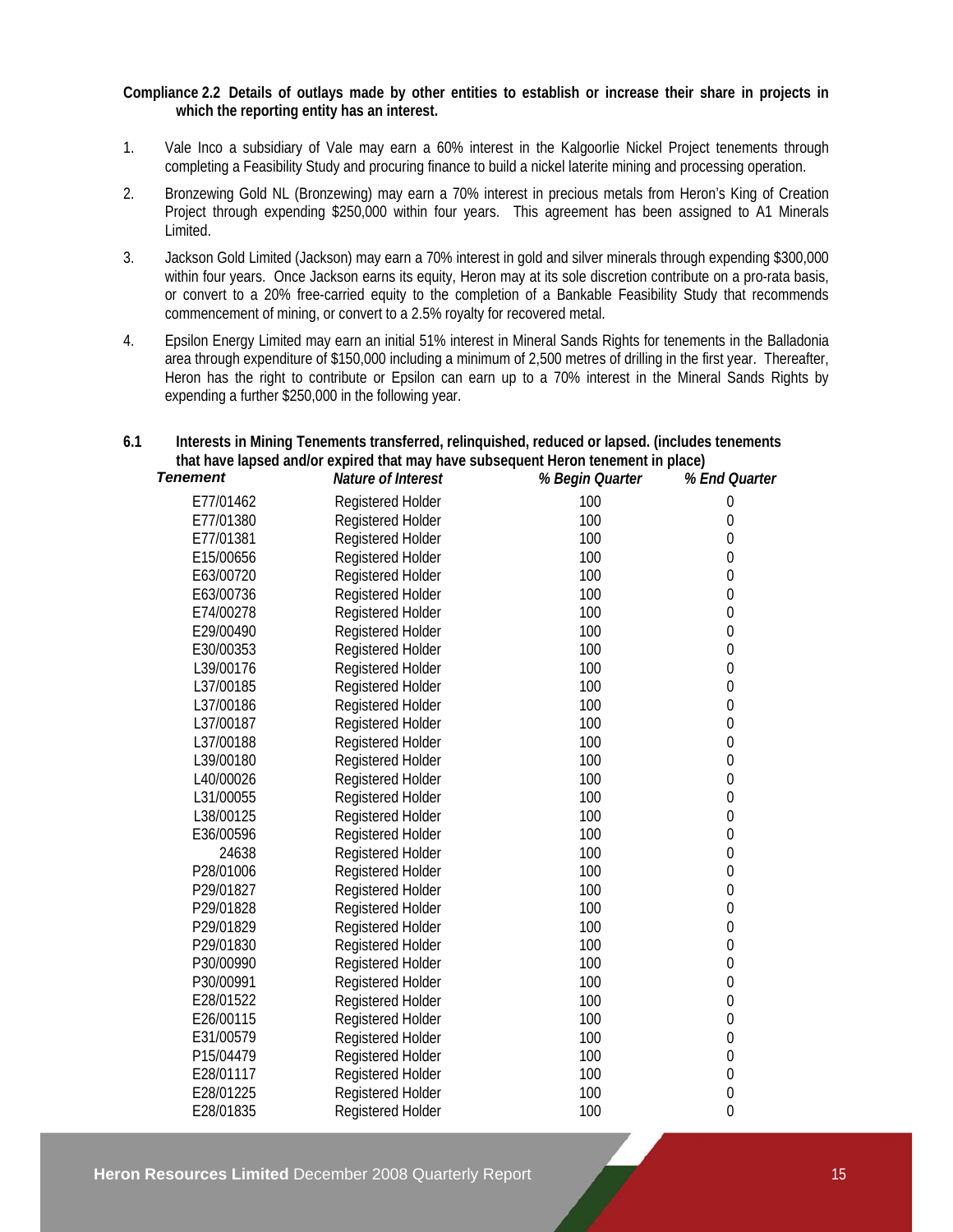| <b>Tenement</b> | Nature of Interest       | % Begin Quarter | % End Quarter    |
|-----------------|--------------------------|-----------------|------------------|
| P31/01947       | Registered Holder        | 100             | $\boldsymbol{0}$ |
| P31/01948       | Registered Holder        | 100             | $\mathbf{0}$     |
| P15/04739       | Registered Holder        | 100             | $\boldsymbol{0}$ |
| E28/01650       | Registered Holder        | 100             | $\mathbf 0$      |
| E28/01804       | Registered Holder        | 100             | $\mathbf 0$      |
| E38/02141       | Registered Holder        | 100             | $\boldsymbol{0}$ |
| E39/01124       | Registered Holder        | 100             | $\mathbf 0$      |
| E39/01233       | Registered Holder        | 100             | $\mathbf 0$      |
| P39/04557       | Registered Holder        | 100             | $\mathbf 0$      |
| P39/04558       | Registered Holder        | 100             | $\mathbf{0}$     |
| P39/04559       | Registered Holder        | 100             | $\mathbf{0}$     |
| L31/00048       | Registered Holder        | 100             | $\mathbf 0$      |
| L31/00049       | Registered Holder        | 100             | $\mathbf 0$      |
| L31/00050       | Registered Holder        | 100             | $\mathbf 0$      |
| L39/00182       | Registered Holder        | 100             | $\mathbf 0$      |
| E28/01815       | Registered Holder        | 100             | $\mathbf 0$      |
| E28/01816       | Registered Holder        | 100             | $\mathbf 0$      |
| E69/02381       | Registered Holder        | 100             | $\boldsymbol{0}$ |
| E28/01822       | Registered Holder        | 100             | $\mathbf 0$      |
| P63/01430       | Registered Holder        | 100             | $\mathbf 0$      |
| P63/01431       | Registered Holder        | 100             | $\mathbf 0$      |
| P63/01438       | Registered Holder        | 100             | $\mathbf 0$      |
| P63/01439       | Registered Holder        | 100             | $\mathbf 0$      |
| E31/00670       | Registered Holder        | 100             | $\mathbf 0$      |
| E31/00675       | Registered Holder        | 100             | $\mathbf 0$      |
| E31/00694       | Registered Holder        | 100             | $\mathbf 0$      |
| E47/01973       | Registered Holder        | 100             | $\mathbf 0$      |
| E26/00110       | Registered Holder        | 100             | $\boldsymbol{0}$ |
| E31/00519       | <b>Registered Holder</b> | 100             | $\mathbf{0}$     |

# **6.2 Interests in Mining Tenements acquired or increased**

| Tenement  | Nature of Interest          | % Begin Quarter | % End Quarter |
|-----------|-----------------------------|-----------------|---------------|
| P24/04415 | <b>Registered Applicant</b> |                 | 100           |
| P24/04416 | Registered Applicant        | 0               | 100           |
| P24/04417 | <b>Registered Applicant</b> | 0               | 100           |
| P28/01171 | <b>Registered Applicant</b> | 0               | 100           |
| E30/01373 | <b>Registered Applicant</b> | 0               | 100           |
| E15/01118 | <b>Registered Applicant</b> | 0               | 100           |
| E15/01119 | <b>Registered Applicant</b> | 0               | 100           |
| P15/05360 | <b>Registered Applicant</b> | 0               | 100           |
| P15/05361 | <b>Registered Applicant</b> | 0               | 100           |
| P15/05362 | Registered Applicant        | 0               | 100           |
| P15/05363 | <b>Registered Applicant</b> | 0               | 100           |
| P15/05364 | <b>Registered Applicant</b> | 0               | 100           |
| P15/05365 | <b>Registered Applicant</b> | 0               | 100           |
| E28/01905 | Registered Applicant        | 0               | 100           |
| E28/01906 | <b>Registered Applicant</b> | 0               | 100           |
| E28/01909 | Registered Applicant        | 0               | 100           |
| E31/00846 | <b>Registered Applicant</b> | 0               | 100           |
| E36/00694 | <b>Registered Applicant</b> | 0               | 100           |
| P63/01715 | <b>Registered Applicant</b> | 0               | 100           |